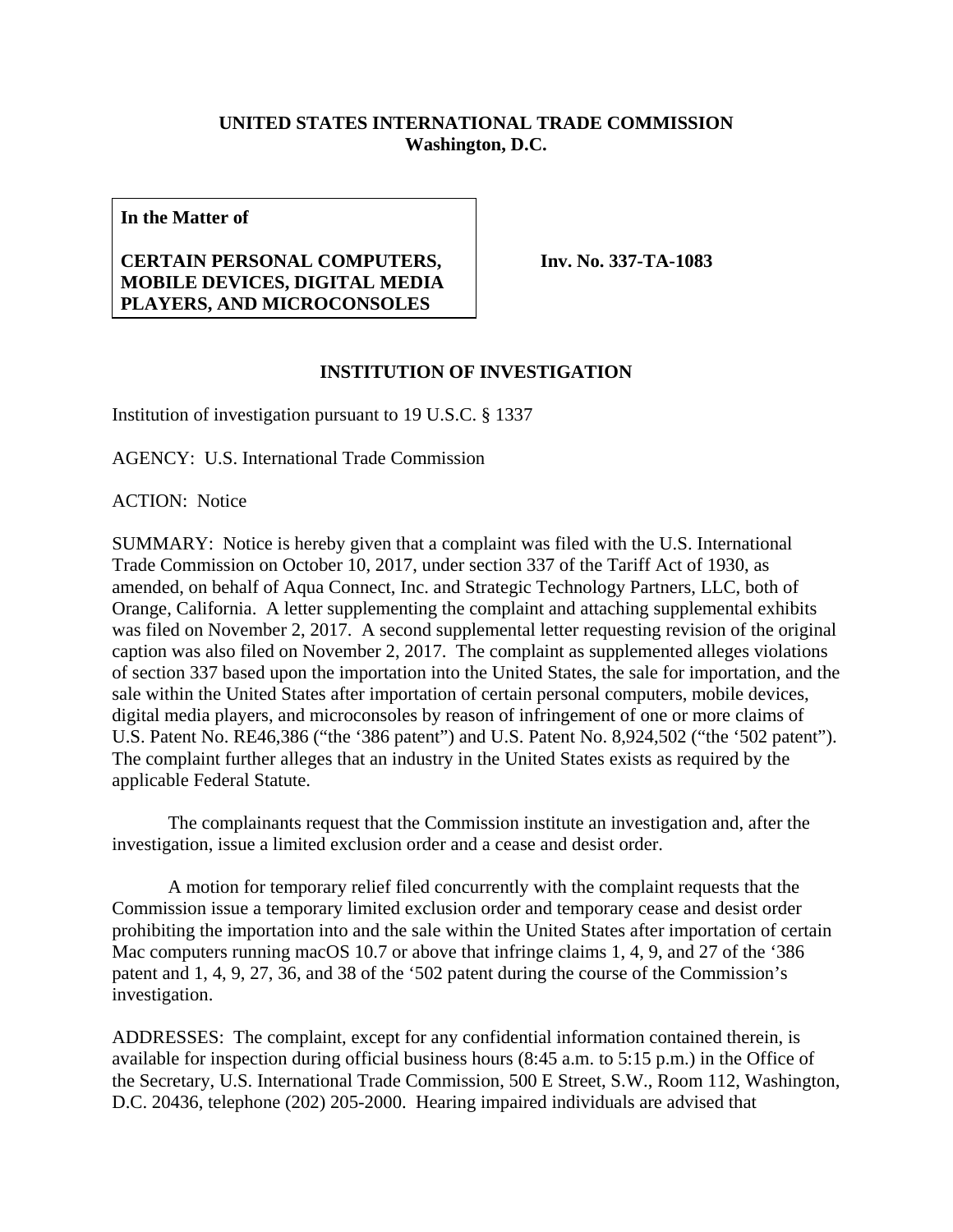information on this matter can be obtained by contacting the Commission's TDD terminal on (202) 205-1810. Persons with mobility impairments who will need special assistance in gaining access to the Commission should contact the Office of the Secretary at (202) 205-2000. General information concerning the Commission may also be obtained by accessing its internet server at http://www.usitc.gov. The public record for this investigation may be viewed on the Commission's electronic docket (EDIS) at http://edis.usitc.gov.

FOR FURTHER INFORMATION CONTACT: Pathenia M. Proctor, The Office of Unfair Import Investigations, U.S. International Trade Commission, telephone (202) 205-2560.

## SUPPLEMENTARY INFORMATION:

AUTHORITY: The authority for institution of this investigation is contained in section 337 of the Tariff Act of 1930, as amended, 19 U.S.C. 1337 and in section 210.10 of the Commission's Rules of Practice and Procedure, 19 C.F.R. 210.10 (2017).

SCOPE OF INVESTIGATION: Having considered the complaint, the U.S. International Trade Commission, on November 14, 2017, ORDERED THAT –

 (1) Pursuant to subsection (b) of section 337 of the Tariff Act of 1930, as amended, an investigation be instituted to determine whether there is a violation of subsection (a)(1)(B) of section 337 in the importation into the United States, the sale for importation, or the sale within the United States after importation of certain personal computers, mobile devices, digital media players, and microconsoles by reason of infringement of one or more of claims 1-4, 8-19, 21-29, and 31-35 of the '386 patent and 1-4, 8-19, 21-29, 31-36, and 38 of the '502 patent; and whether an industry in the United States exists as required by subsection (a)(2) of section 337;

 (2) Pursuant to section 210.58 of the Commission's Rules of Practice and Procedure, 19 C.F.R. 210.58, the motion for temporary relief under subsection (e) of section 337 of the Tariff Act of 1930, which was filed with the complaint, is provisionally accepted and referred to the presiding administrative law judge for investigation;

(3) For the purpose of the investigation so instituted, the following are hereby named as parties upon which this notice of investigation shall be served:

(a) The complainants are:

Aqua Connect, Inc. 1815 E. Heim Ave., Suite 100 Orange, CA 92865

Strategic Technology Partners, LLC 1815 E. Heim Ave., Suite 100 Orange, CA 92865